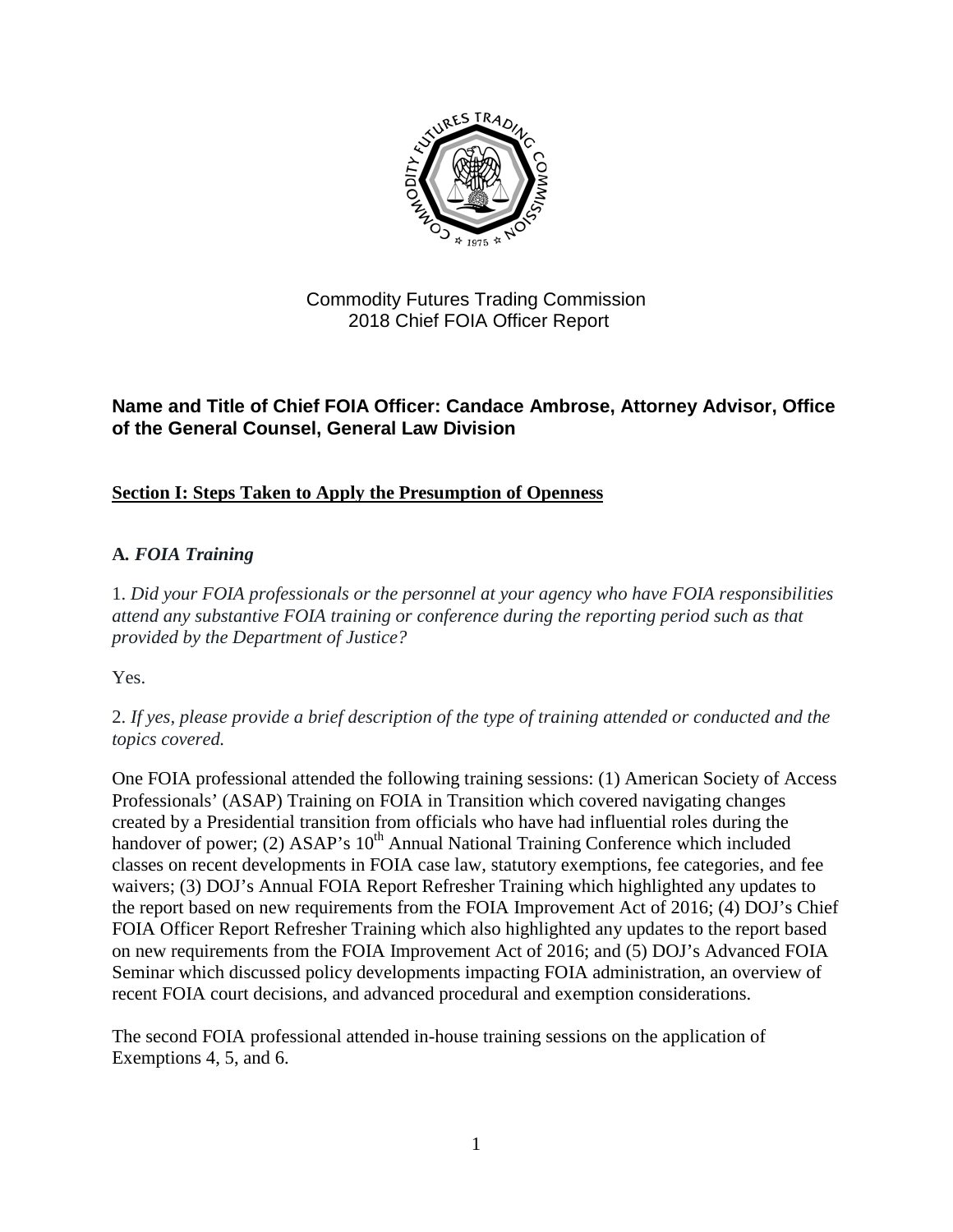3. *Provide an estimate of the percentage of your FOIA professionals and staff with FOIA responsibilities who attended substantive FOIA training during this reporting period.* 

One hundred percent of CFTC's FOIA professionals attended substantive training during this reporting period.

4*. OIP has [directed agencies](http://www.justice.gov/oip/oip-guidance-9) to "take steps to ensure that all of their FOIA professionals attend substantive FOIA training at least once throughout the year." If your response to the previous question is that less than 80% of your FOIA professionals attended training, please explain your agency's plan to ensure that all FOIA professionals receive or attend substantive FOIA training during the next reporting year.*

 $N/A$ .

### **B.** *Outreach*

5. *Did your FOIA professionals engage in any outreach or dialogue with the requester community or open government groups regarding your administration of the FOIA?*

The CFTC has dialogued with requester community groups to explain the agency's FOIA processing practices and record systems. For example, one FOIA professional had a teleconference with a news media requester who was seeking copies of records from hundreds of dockets. The FOIA professional explained certain limitations regarding search capabilities and agency resources. As a result, the requester was better informed about the best way to tailor the requests to receive the records more efficiently. Another example involved a frequent requester who was seeking agency management reports. After talking to a FOIA professional, the requester was informed that the reports were retrievable from CFTC's website.

### **C.** *Other Initiatives*

#### 6*. Describe any efforts your agency has undertaken to inform non-FOIA professionals of their obligations under the FOIA?*

As part of their onboarding process, all CFTC senior leadership receives FOIA training so that they are informed about their responsibilities under FOIA. One FOIA professional met with the chief counsel from all of CFTC's divisions to discuss substantive changes mandated by the FOIA Improvement Act of 2016, such as the sunset provision of the deliberative process privilege, the foreseeable harm standard, and the limitations on charging fees. Additionally, FOIA professionals met with subject matter experts throughout CFTC to explain the importance of conducting timely searches for responsive records, to explain exemption application, and to explain that requests have to be interpreted broadly. These discussions resulted in greater understanding of agency staff responsibilities under FOIA and increased efficiency in agency FOIA processing.

7*. If there are any other initiatives undertaken by your agency to ensure that the presumption of openness is being applied, please describe them here.*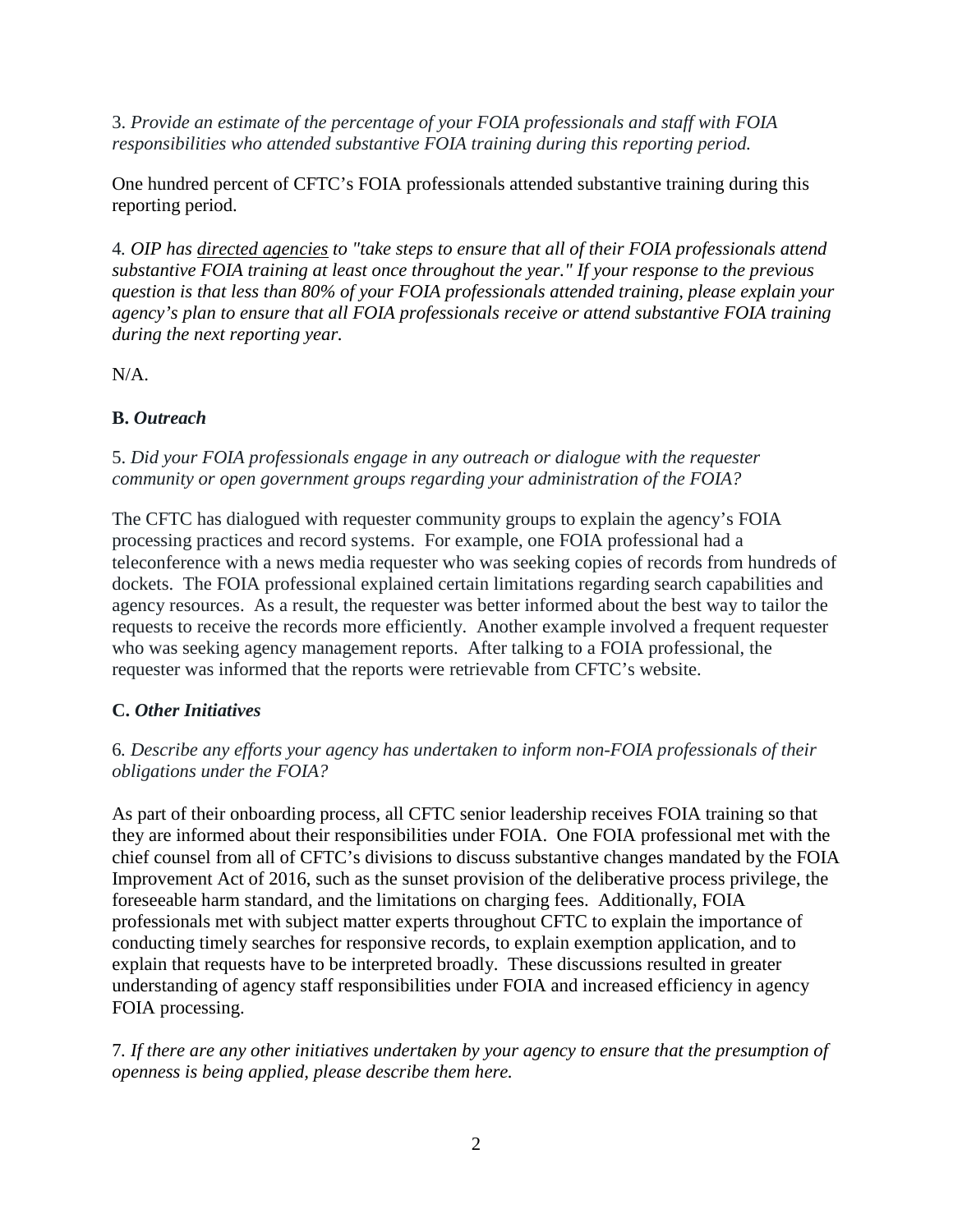The CFTC holds open meetings, roundtables, and advisory Committee meetings. In addition to providing access in person and via dial-in, the CFTC posts statements, documents, and transcripts online to improve transparency and openness

(*<http://www.cftc.gov/PressRoom/Events/CommissionMeetings/index.htm>*). Moreover, the CFTC provides notice of external meetings concerning the Dodd-Frank Act and provides information about the date, time, attendees, and topic

(*<http://www.cftc.gov/LawRegulation/DoddFrankAct/ExternalMeetings/index.htm>*).

#### **Section II: Steps Taken to Ensure that Your Agency Has an Effective System in Place for Responding to Requests**

1. *For Fiscal Year 2017, what was the average number of days your agency reported for adjudicating requests for expedited processing? Please see Section VIII.A. of your agency's Fiscal Year 2017 Annual FOIA Report.*

The CFTC reported an average of 8 days to adjudicate requests for expedited processing.

2. *If your agency's average number of days to adjudicate requests for expedited processing was above ten calendar days, please describe the steps your agency will take to ensure that requests for expedited processing are adjudicated within ten calendar days or less.*

### N/A.

3. *During the reporting period, did your agency conduct a self-assessment of its FOIA program? If so, please describe the methods used, such as reviewing Annual Report data, using active workflows and track management, reviewing and updating processing procedures, etc.*

The CFTC assessed its FOIA program using DOJ's FOIA Self-Assessment Toolkit. The CFTC reviewed its intake processes, active workflows, expedited processing procedures, fee waivers, search processes, record processing procedures, response letters, training opportunities, requester services, and track management. As a result of the assessment, the CFTC has determined that its track management is effective. The CFTC has implemented measures to improve its search processes, record processing procedures, response letters, and requester services. These measures have streamlined the FOIA program so that requests can be processed more efficiently.

4*. The FOIA Improvement Act of 2016 requires additional notification to requesters about the services provided by the agency's FOIA Public Liaison. Please provide an estimate of the number of times requesters sought assistance from your agency's FOIA Public Liaison during FY 2017 (please provide a total number or an estimate of the number).*

Requesters sought assistance from CFTC's FOIA Public Liaison approximately ten times.

5*. Optional Survey Question: If possible, please provide an estimate of the average number of pages that your agency processes for each request. You may provide estimates for each track.*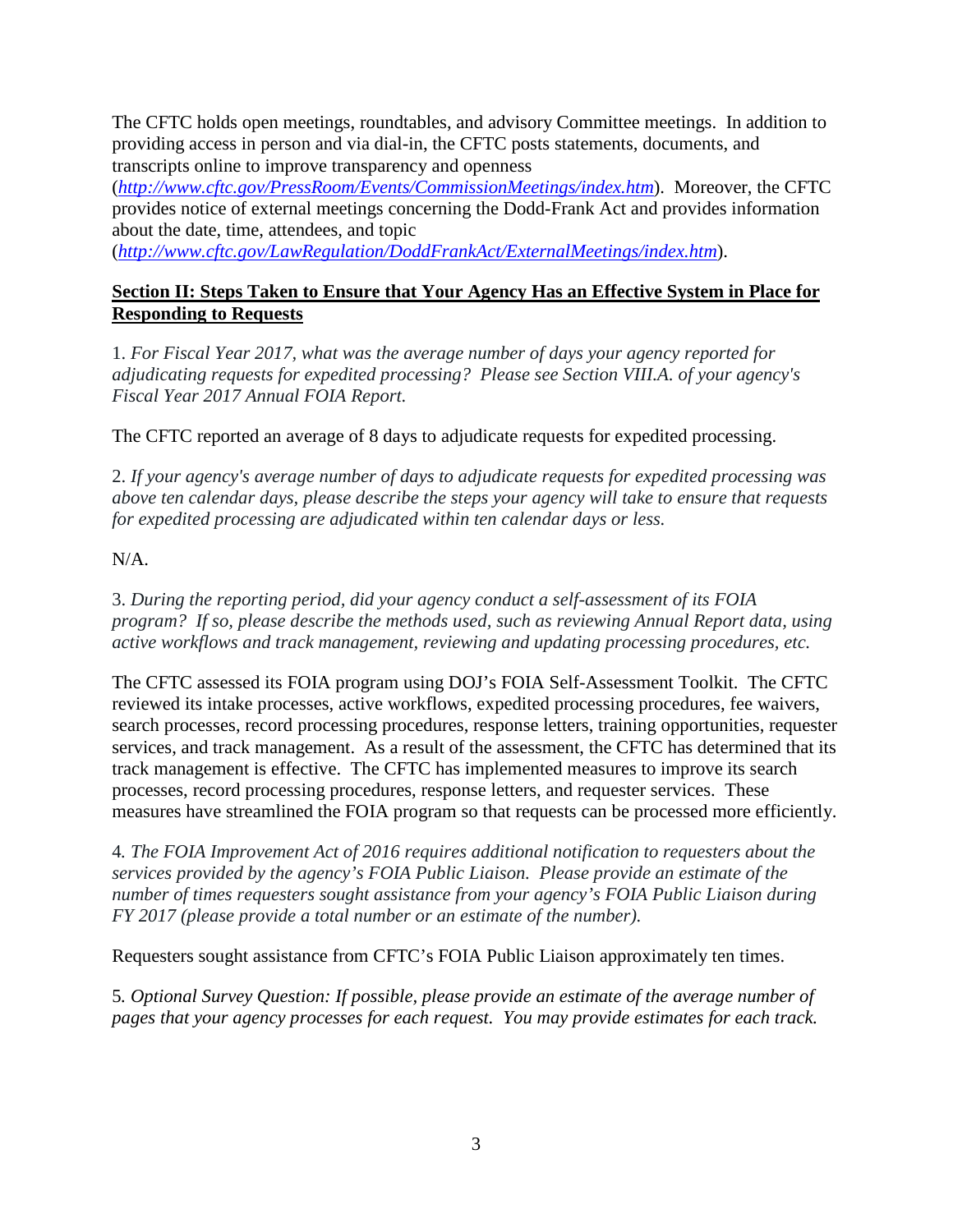6*. If there are any other steps your agency has undertaken to ensure that your FOIA system operates efficiently and effectively, such as improving search processes, eliminating redundancy, etc., please describe them here.*

The CFTC has undertaken several steps to ensure that the FOIA program operates more efficiently and effectively. The FOIA program implemented standard operating procedures so that the FOIA professionals can apply the same methodology for processing different types of requests. These procedures increased the quality and consistency of the CFTC's FOIA processing. Moreover, the FOIA program created a user guide for e-discovery software used to process records retrieved by remote electronic searches. The user guide serves as a reference for technical questions that may arise while redacting and coding the records. Additionally, the FOIA program created a FOIA Remote Search Request Form to streamline the information provided to the data and technology staff when remote electronic searches are needed. The FOIA program revised its FOIA Search Response Form so that record custodians could provide greater information regarding the scope of the search and search parameters. This information can assist the FOIA professionals in determining whether the search was reasonable. The FOIA program also established a standard process for requesting records from a division that receives a disproportionate number of search requests.

### **Section III: Steps Taken to Increase Proactive Disclosures**

1*. Provide examples of material that your agency has proactively disclosed during the past reporting year, including links to the posted material.*

The CFTC proactively discloses No-Action Letters, Interpretative Letters, and Exemptive Letters on the agency website to inform the public on various agency matters. The CFTC's press office routinely posts advisory notices, speeches, testimony, notices of enforcement actions, and other materials of interest on the agency website. The CFTC also lists all meetings with outside stakeholders. Links to these records are provided on the CFTC's homepage [\(http://www.cftc.gov/index.htm\)](http://www.cftc.gov/index.htm).

Links to material that the CFTC has proactively disclosed are as follows:

<http://www.cftc.gov/MarketReports/CommitmentsofTraders/index.htm> <http://www.cftc.gov/MarketReports/SwapsReports/index.htm> <http://www.cftc.gov/MarketReports/CottonOnCall/index.htm> <http://www.cftc.gov/MarketReports/BankParticipationReports/index.htm> <http://www.cftc.gov/MarketReports/financialfcmdata/index.htm> <http://www.cftc.gov/MarketReports/StaffReportonMay6MarketEvents/index.htm>

2*. Did your agency use any means to publicize or highlight important proactive disclosures for public awareness? If yes, please describe these efforts.*

The CFTC publicizes proactive disclosures through various agency social media platforms (including Facebook and Twitter) as well as offering email subscription services to interested parties.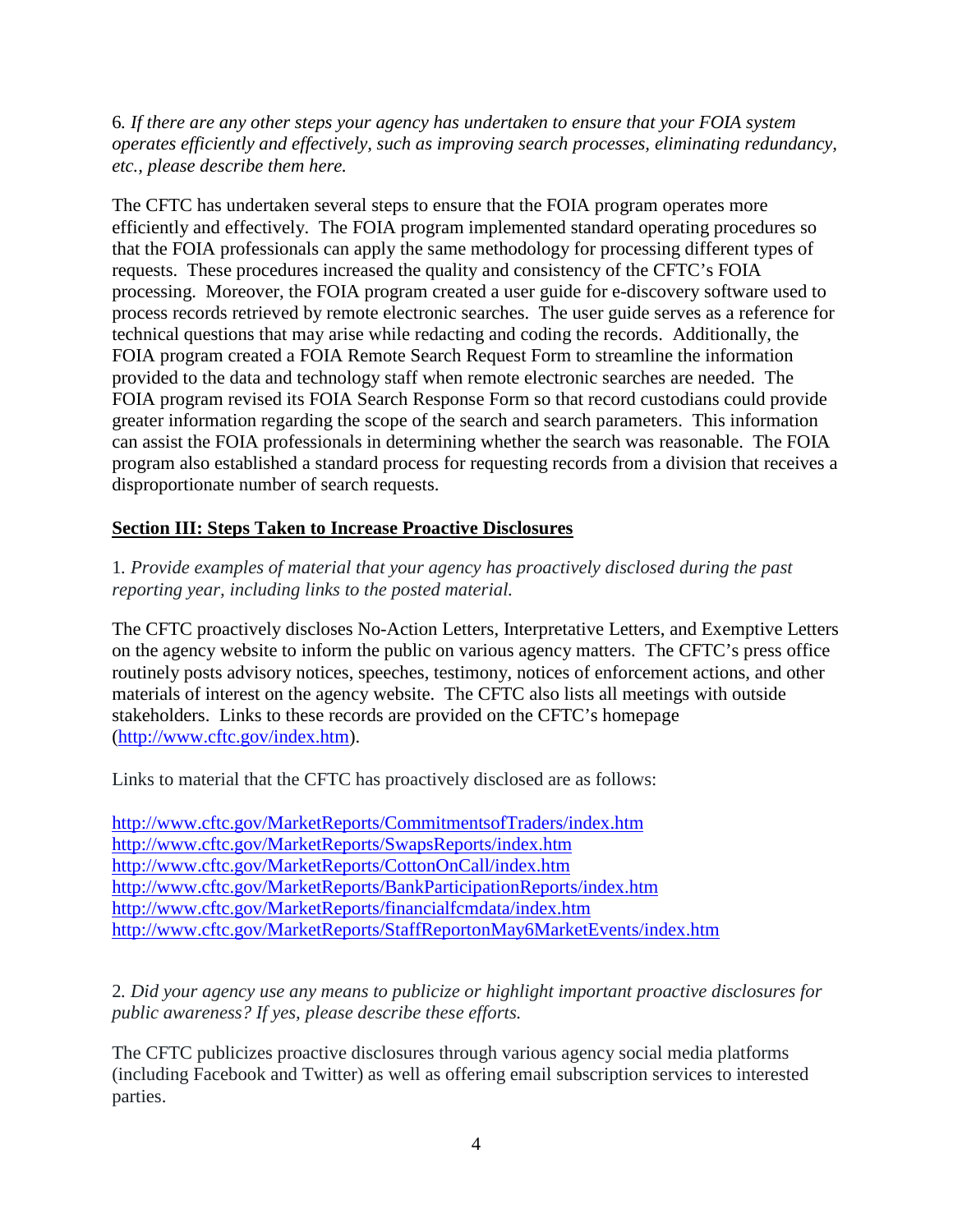3*. Beyond posting new material, is your agency taking steps to make the posted information more useful to the public, especially to the community of individuals who regularly access your agency's website?*

Yes.

# 4*. If yes, please provide examples of such improvements.*

The CFTC's website was completely redesigned and features easy access to important information and events at the agency, efficient site navigation, and dynamic dropdown menus for primary and secondary navigation, all of which provide greater transparency of agency actions. In addition to efficient website navigation, the agency has taken other steps to increase proactive disclosure. For example, the agency's program offices routinely provide updated market data [\(http://www.cftc.gov/MarketReports/index.htm\)](http://www.cftc.gov/MarketReports/index.htm) and industry filings and information about new regulatory developments [\(http://www.cftc.gov/IndustryOversight/IndustryFilings/index.htm\)](http://www.cftc.gov/IndustryOversight/IndustryFilings/index.htm). For instance, the Dodd-Frank Act created new entities, Swap Data Repositories ("SDRs"), to provide central facilities for swap data reporting and recordkeeping. The agency's website includes a page on these entities, including FAQs and instructions on how to apply for SDR status [\(http://www.cftc.gov/IndustryOversight/DataRepositories/index.htm\)](http://www.cftc.gov/IndustryOversight/DataRepositories/index.htm). Additionally, the CFTC allows anyone to sign up on the agency's website to receive updates on specific or all information that is posted on the website. For example, more than 34,000 people receive the agency's press releases, 33,000 people received federal register notices, and 17,000 people received any letter the agency posts to the website. Further, all of the CFTC's releases are instantly tweeted and posted on Facebook. To date, the CFTC has over 14,000 Facebook followers and over 24,000 Twitter followers.

5*. If there are any other steps your agency has taken to improve proactive disclosures, please describe them here. For example, has your agency engaged requesters in determining how and what to post? Has your agency used web analytics to inform your proactive disclosures?*

 $N/A$ .

# **Section IV: Steps Taken to Greater Utilize Technology**

1. *Has your agency identified any best practices to leverage technology to facilitate overall FOIA efficiency, such as improving record search capabilities, utilizing document sharing platforms for consultations and referrals, or employing software that can sort and de-duplicate documents? If yes, please describe the best practices, the types of technology used and the impact on your agency's processing.* 

The CFTC uses e-discovery software to facilitate overall FOIA efficiency for voluminous records requests. The software enables CFTC to search for records remotely, sort and deduplicate records, and bulk code and redact records. The software has decreased the time required to process voluminous requests which has helped reduce the backlog of requests.

2. *Did your agency successfully post all four quarterly reports for Fiscal Year 2017?*

No.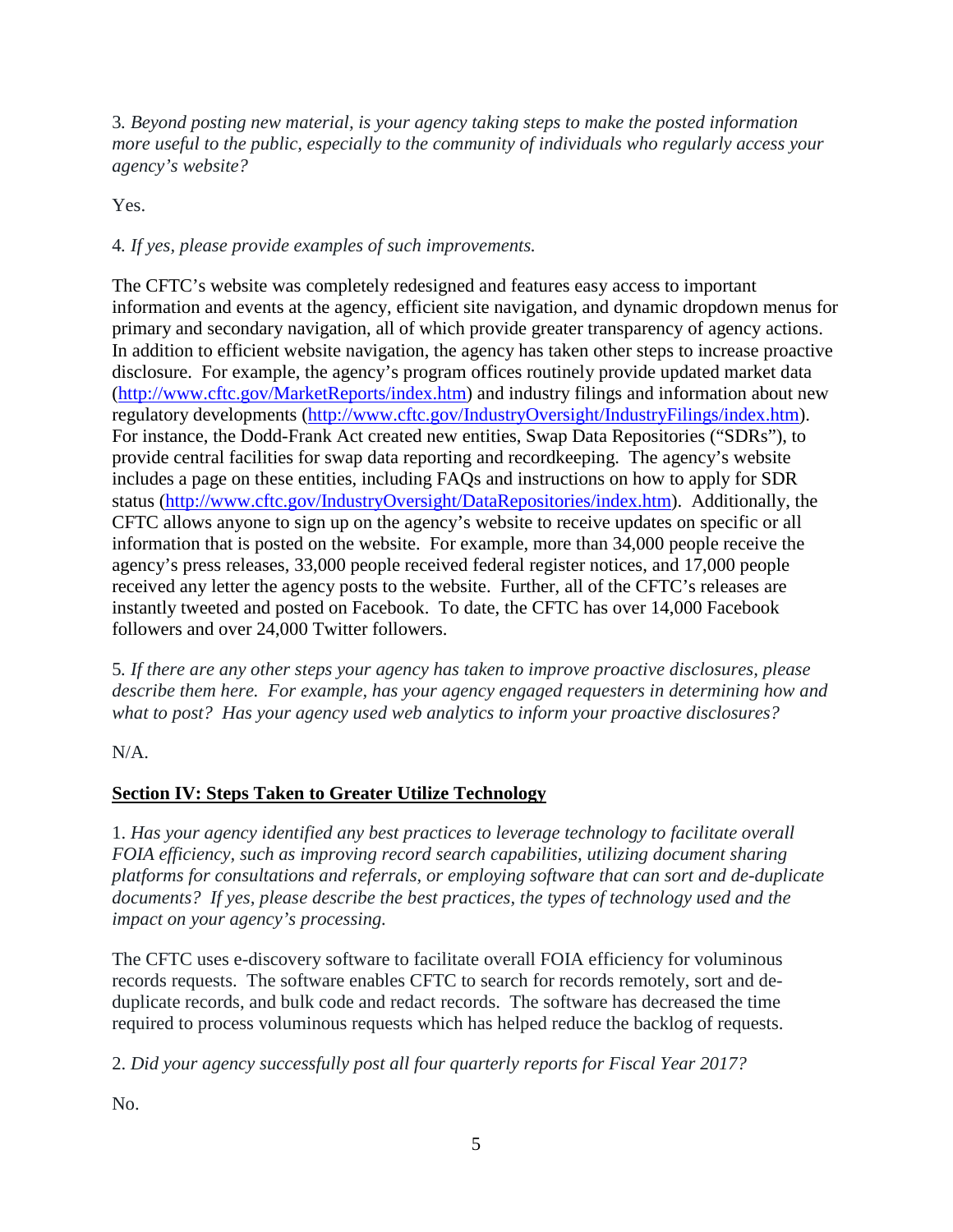3. *If your agency did not successfully post all quarterly reports, with information appearing on FOIA.gov, please explain why and provide your agency's plan for ensuring that such reporting is successful in Fiscal Year 2018.*

The CFTC posted all four quarterly reports for Fiscal Year 2017, but quarters 3 and 4 do not appear on FOIA.gov. The CFTC will ensure successful posting to FOIA.gov for Fiscal Year 2018 by continuing to post the quarterly reports in the same manner as quarter 1 for Fiscal Year 2018.

4. *The FOIA Improvement Act of 2016 requires all agencies to post the raw statistical data used to compile their Annual FOIA Reports. Please provide the link to this posting for your agency's Fiscal Year 2016 Annual FOIA Report and, if available, for your agency's Fiscal Year 2017 Annual FOIA Report.*

The link to the raw statistical data for CFTC's Fiscal Year 2016 Annual FOIA Report is not posted.

5. *If there are any other steps your agency has taken to improve use of technology in FOIA, please describe them here.*

N/A.

### **Section V: Steps Taken to Improve Timeliness in Responding to Requests and Reducing Backlogs**

### **A.** *Simple Track*

1. *Does your agency utilize a separate track for simple requests?*

Yes.

2. *If so, for your agency overall in Fiscal Year 2017, was the average number of days to process simple requests twenty working days or fewer?*

No. The average number of days to process simple requests in Fiscal Year 2017 was 25 days.

3. *Please provide the percentage of requests processed by your agency in Fiscal Year 2017 that were placed in your simple track.*

The percentage of requests processed in Fiscal Year 2017 that were placed in the simple track was 91%.

4. *If your agency does not track simple requests separately, was the average number of days to process all non-expedited requests twenty working days or fewer?*

N/A.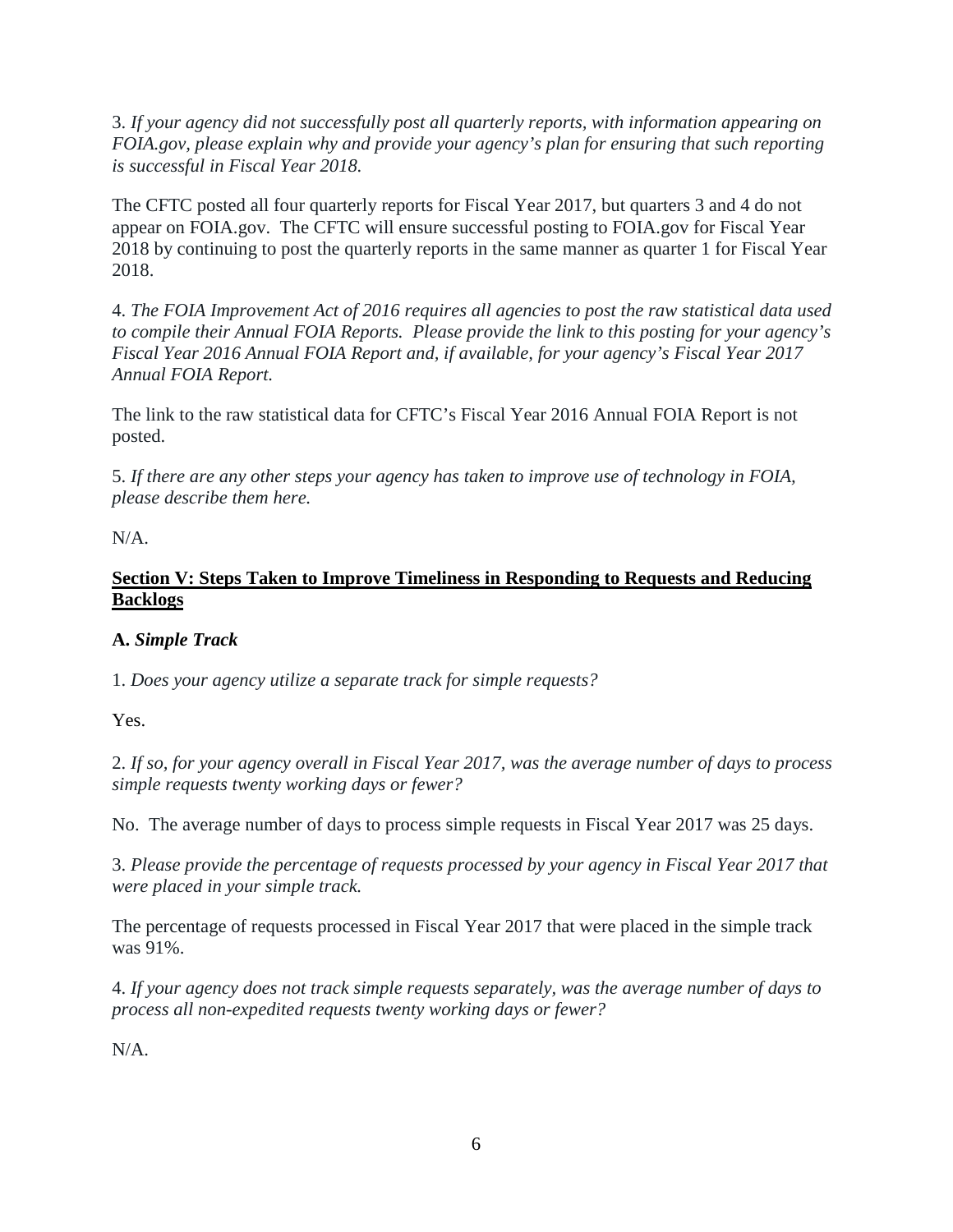#### **B.** *Backlogs*

### **BACKLOGGED REQUESTS**

 5. *If your agency had a backlog of requests at the close of Fiscal Year 2017, did that backlog decrease as compared with the backlog reported at the end of Fiscal Year 2016?*

The CFTC's backlog of requests decreased from 16 in Fiscal Year 2016 to 15 in Fiscal Year 2017.

6*. If not, explain why and describe the causes that contributed to your agency not being able to reduce its backlog. When doing so, please also indicate if any of the following were contributing factors:* 

- *An increase in the number of incoming requests.*
- *A loss of staff.*
- *An increase in the complexity of the requests received. If possible, please provide examples or briefly describe the types of complex requests contributing to your backlog increase.*
- *Any other reasons please briefly describe or provide examples when possible.*

N/A.

7*. If you had a request backlog please report the percentage of requests that make up the backlog out of the total number of requests received by your agency in Fiscal Year 2017.* 

The backlog makes up 8% of the requests received.

### **BACKLOGGED APPEALS**

8*. If your agency had a backlog of appeals at the close of Fiscal Year 2017, did that backlog decrease as compared with the backlog reported at the end of Fiscal Year 2016?* 

N/A. The CFTC did not have a backlog of appeals at the close of Fiscal Year 2017.

9*. If not, explain why and describe the causes that contributed to your agency not being able to reduce its backlog. When doing so, please also indicate if any of the following were contributing factors:* 

- *An increase in the number of incoming requests.*
- *A loss of staff.*
- *An increase in the complexity of the requests received. If possible, please provide examples or briefly describe the types of complex requests contributing to your backlog increase.*
- *Any other reasons please briefly describe or provide examples when possible.*

N/A.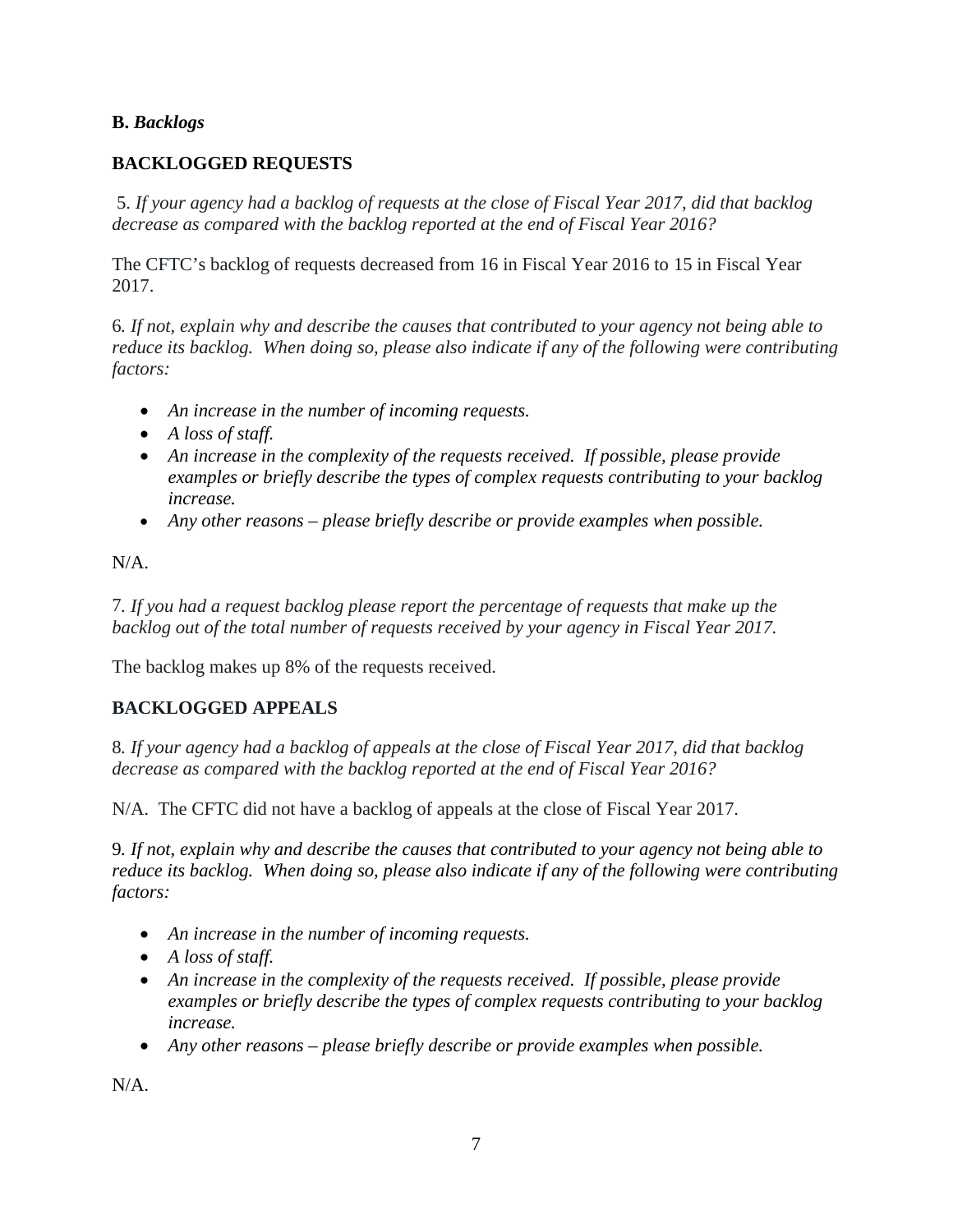10*. If you had an appeal backlog please report the percentage of appeals that make up the backlog out of the total number of appeals received by your agency in Fiscal Year 2017. If your agency did not receive any appeals in Fiscal Year 2017 and/or has no appeal backlog, please answer with "N/A."*

N/A. The CFTC has no appeal backlog.

### **C.** *Backlog Reduction Plans*

11*. In the 2017 guidelines for Chief FOIA Officer Reports, any agency with a backlog of over 1000 requests in Fiscal Year 2016 was asked to provide a plan for achieving backlog reduction in the year ahead. Did your agency implement a backlog reduction plan last year? If so, describe your agency's efforts in implementing this plan and note if your agency was able to achieve backlog reduction in Fiscal Year 2017?* 

N/A. The CFTC did not have a backlog of over 1000 requests in Fiscal Year 2016.

12*. If your agency had a backlog of more than 1000 requests in Fiscal Year 2017, what is your agency's plan to reduce this backlog during Fiscal Year 2018?* 

N/A.

# **D***. Status of Ten Oldest Requests, Appeals, and Consultations*

# **TEN OLDEST REQUESTS**

13. *In Fiscal Year 2017, did your agency close the ten oldest requests that were reported pending in your Fiscal Year 2016 Annual FOIA Report?*

No.

14. *If no, please provide the number of these requests your agency was able to close by the end of the fiscal year, as listed in Section VII.E of your Fiscal Year 2016 Annual FOIA Report. If you had less than ten total oldest requests to close, please indicate that.* 

The CFTC closed eight of the ten oldest requests pending at the end of Fiscal Year 2016.

15. *Of the requests your agency was able to close from your ten oldest, please indicate how many of these were closed because the request was withdrawn by the requester. If any were closed because the request was withdrawn, did you provide any interim responses prior to the withdrawal?*

Three of the oldest requests pending at the end of Fiscal Year 2016 were withdrawn by the requester. One of the three requests was withdrawn after the requester received numerous interim responses.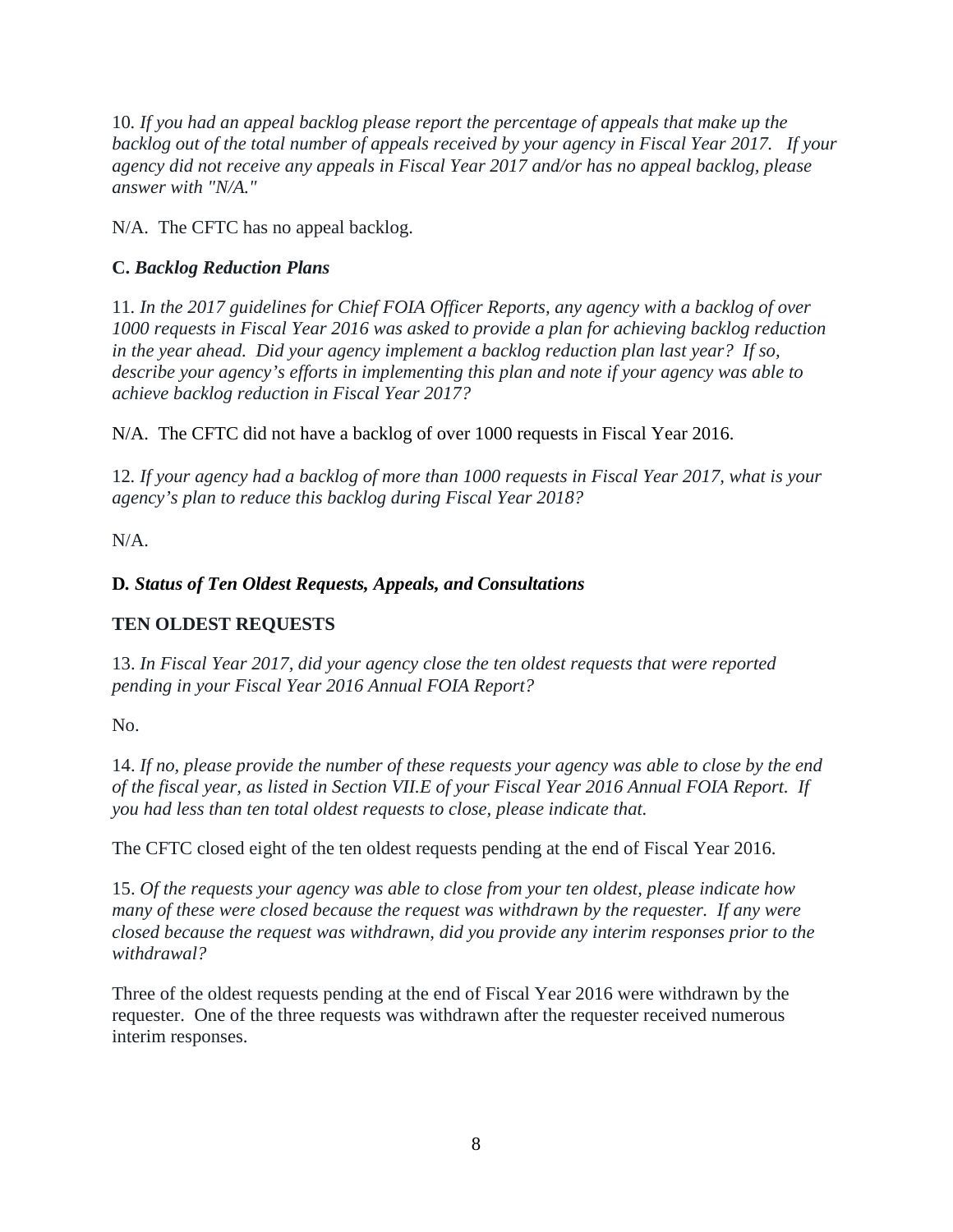### **TEN OLDEST APPEALS**

16. *In Fiscal Year 2017, did your agency close the ten oldest appeals that were reported pending in your Fiscal Year 2016 Annual FOIA Report?*

N/A. The CFTC did not have any pending appeals at the end of Fiscal Year 2016.

17. *If no, please provide the number of these appeals your agency was able to close by the end of the fiscal year, as listed in Section VII.C.(5) of your Fiscal Year 2016 Annual FOIA Report. If you had less than ten total oldest appeals to close, please indicate that*.

N/A.

### **TEN OLDEST CONSULTATIONS**

18. *In Fiscal Year 2017, did your agency close the ten oldest consultations that were reported pending in your Fiscal Year 2016 Annual FOIA Report?*

N/A. The CFTC did not have any pending consultations at the end of Fiscal Year 2016.

19. *If no, please provide the number of these consultations your agency was able to close by the end of the fiscal year, as listed in Section XII.C. of your Fiscal Year 2016 Annual FOIA Report. If you had less than ten total oldest consultations to close, please indicate that.*

N/A.

#### **E***. Additional Information on Ten Oldest Requests, Appeals, and Consultations & Plans*

20*. Briefly explain any obstacles your agency faced in closing its ten oldest requests, appeals, and consultations from Fiscal Year 2017.*

The two oldest pending requests that were not closed pertain to the same topic and involve complex review of over 60,000 records, many of which require consultation with outside submitters. The CFTC has provided a rolling production of responsive records to both requestors.

21*. If your agency was unable to close any of its ten oldest requests because you were waiting to hear back from other agencies on consultations you sent, please provide the date the request was initially received by your agency, the date when your agency sent the consultation, and the date when you last contacted the agency where the consultation was pending.* 

N/A.

22*. If your agency did not close its ten oldest pending requests, appeals, or consultations, please provide a plan describing how your agency intends to close those "ten oldest" requests, appeals, and consultations during Fiscal Year 2017.*